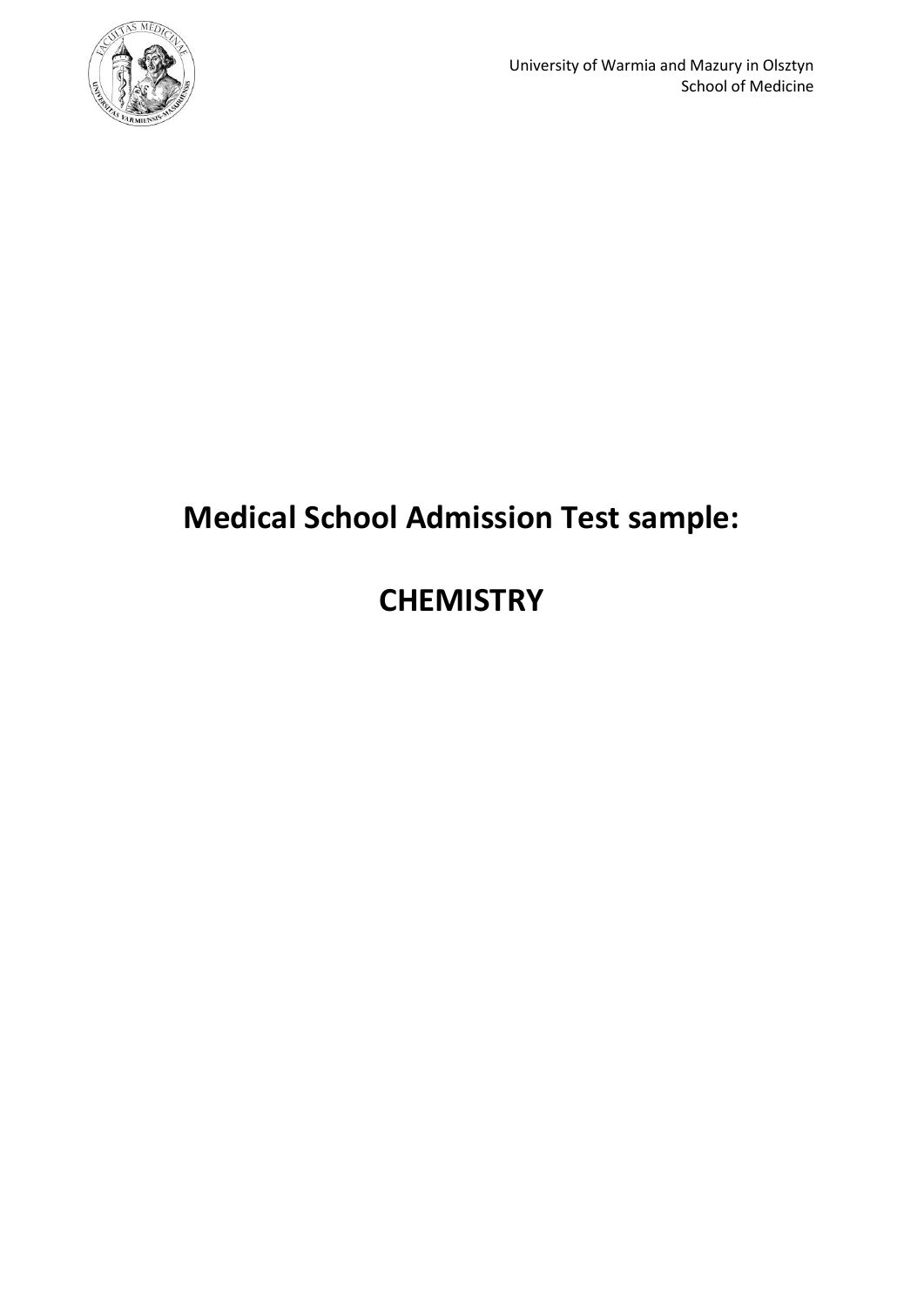

### **Questions 1 through 4 refer to the reading passage below**

Physiological consequences of blood buffering

 The process of respiration plays an important role in the buffering of blood. In particular, an increase in  $H^+$  concentration can be dealt with by increasing the rate of respiration. The added hydrogen ion binds to bicarbonate ion, forming carbonic acid. Carbonic acid is then broken down to carbon dioxide and water; according to the equations shown below.

 $H^+(aq) + HCO_3^-(aq) \longleftrightarrow H_2CO_3$  (aq)  $\longleftrightarrow CO_2$  (aq) + H<sub>2</sub>O (aq)

 $CO<sub>2</sub>(aq) \longleftrightarrow CO<sub>2</sub>(g)$ 

An increased rate of respiration removes more carbon dioxide from the system, creating a shift in the equilibrium positions.

## **1. The medical treatment for hyperventilation is to have the patient breathe into a paper bag. Why is this helpful?**

- a. More CO2 will be shifted into the gaseous phase, eventually causing an increase in hydrogen ion concentration
- b. More CO2 will be shifted into the aqueous phase, eventually causing an increase in hydrogen ion concentration
- c. The paper bag will stabilize the CO2 concentration and thereby eventually stabilize the carbonic acid concentration
- d. The paper bag will stabilize the CO2 concentration and thereby eventually stabilize the hydrogen ion concentrations
- e. Breathing into a paper bag is only a placebo cure

**2. Short bursts of strenuous exercise produce high levels of lactic acid to build up in the blood. Why do Olympic sprinters hyperventilate for 30 seconds just moments before a race?** 

- a. The extra oxygen will give them more energy
- b. The increased respiration will cause the blood pH to drop
- c. The lactic acid build up can be counteracted by decreasing the amount of carbonic acid in the blood
- d. The lactic acid build up can be counteracted by increasing the amount of hydrogen ion in the blood
- e. The extra oxygen shifts the equilibrium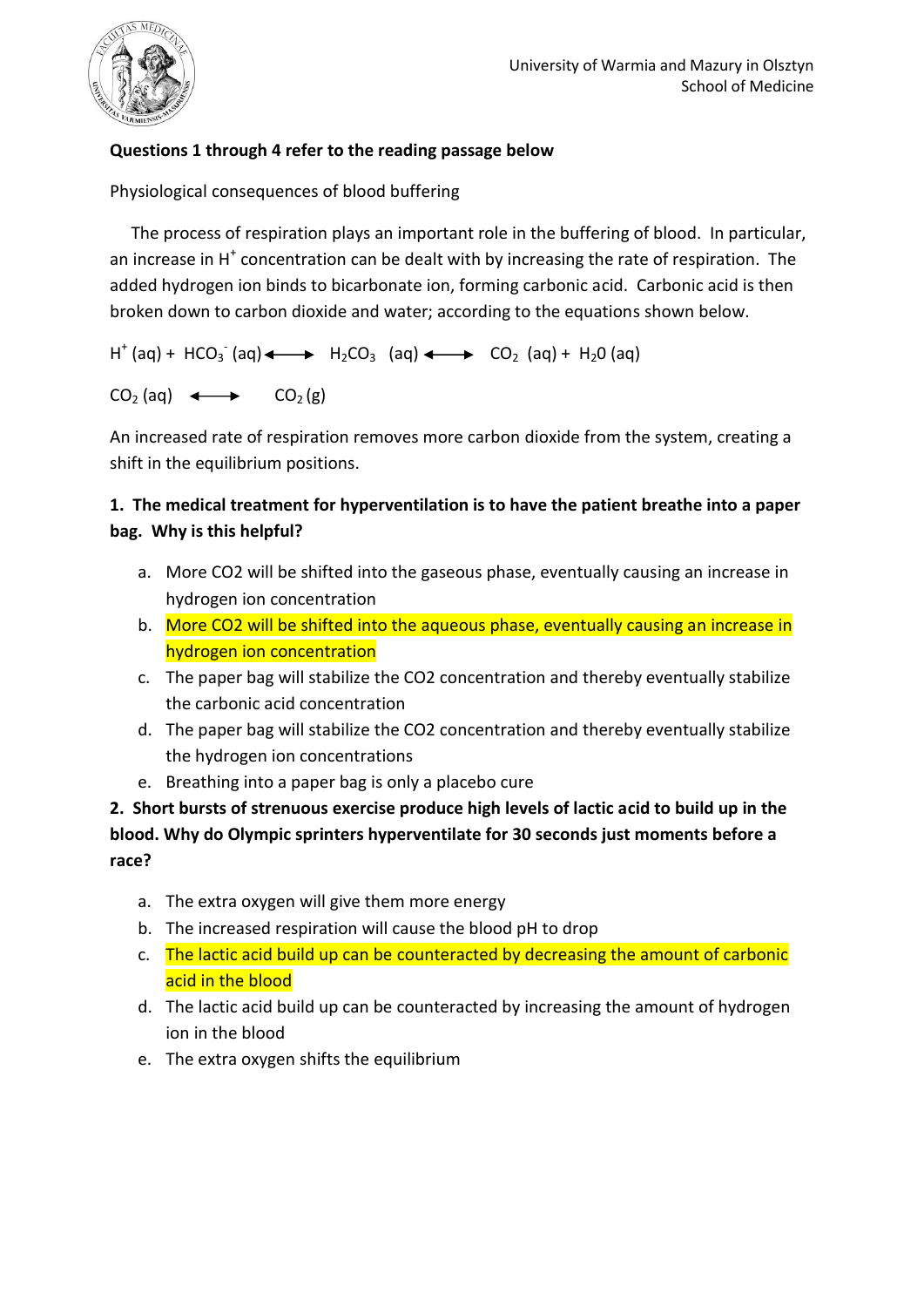

## **3. When a person who lives at sea-level is suddenly placed at a high elevation they experience weakness and fatigue. Why?**

- a. A placebo effect
- b. Increased CO2 levels at high elevation cause an increase in hydrogen ion
- c. Decreased C02 levels at high elevation cause an increase in hydrogen ion
- d. There is a temporary decrease in the blood pH until the person becomes acclimated.
- e. There is a temporary increase in the blood pH until the person becomes acclimated.

#### **4. The buffering system in blood is based on the disassociation of:**

- a. Carbon dioxide
- b. Bicarbonate
- c. Hydrogen ion
- d. Carbonic acid
- e. Dihydrogen monoxide

#### **The following questions do NOT refer to any reading passage**

#### **5. Which statement best describes a buffer?**

- a. Buffers accept hydrogen when they are in excess and donate hydrogen when they have been depleted
- b. Buffers cause acidic solutions to become alkaline, and alkaline solutions to become acidic
- c. Buffers prevent the pH of a solution from changing when an acid or base is added.
- d. Buffered solutions are always neutral, with a pH of 7
- e. Buffers are not useful in biological systems

#### **6. A common feature of starch and glycogen is that molecules of both:**

- a. are important structural components of plant cell walls.
- b. are polymers of glucose.
- c. form microfibrils that give support to connective tissue fibers.
- d. contain repeated monomers of glucose and galactose.
- e. are water-soluble disaccharides.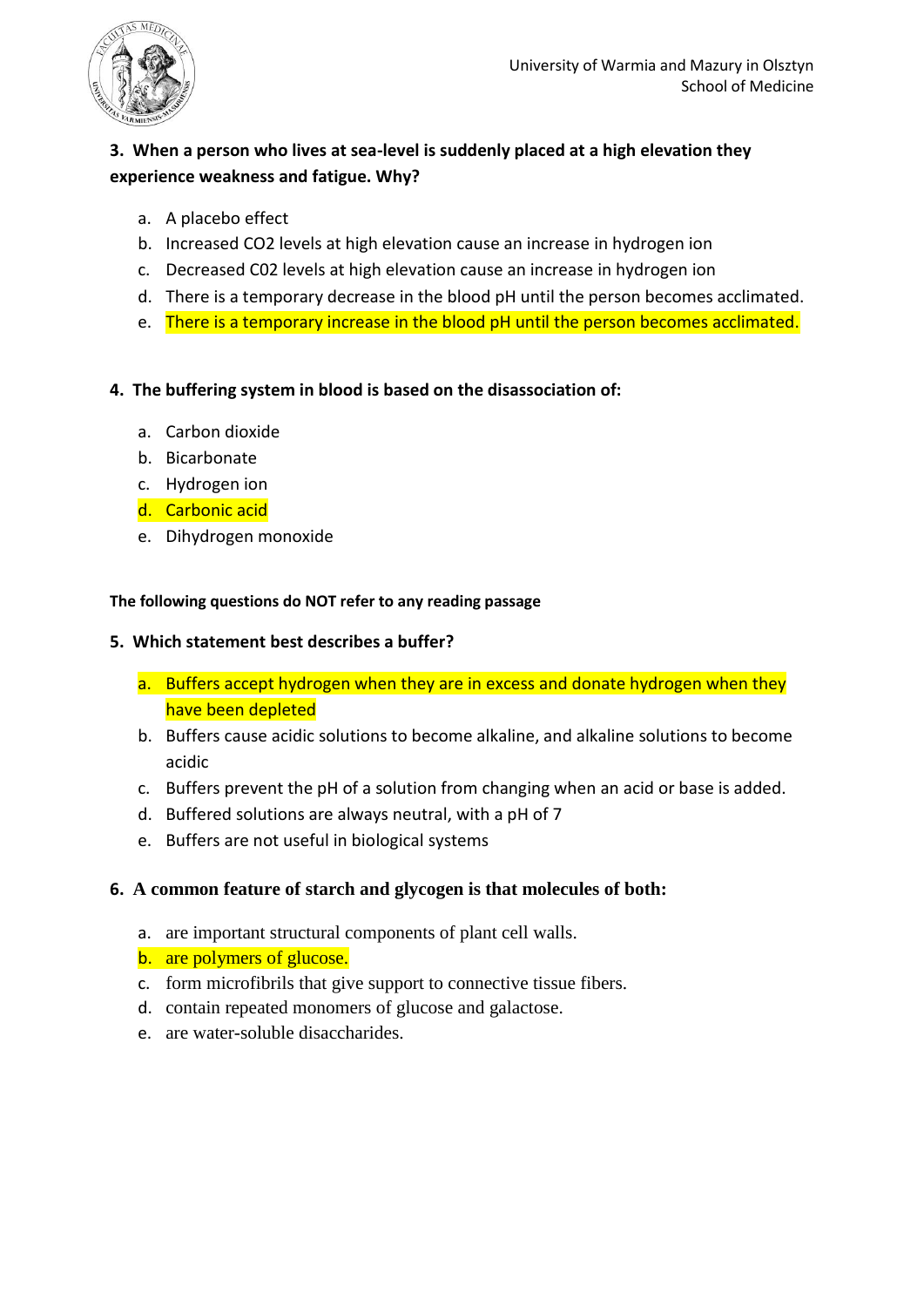

### **7. The substance C10H8 is:**

- a. An alkane
- b. An alkene
- c. An alkyne
- d. An aromatic
- e. An aliphatic hydrocarbon

#### **8. The hydrogenation of an alkene gives a(n):**

- a) Isomer
- b) Alkane
- c) Alkyne
- d) Aromatic hydrocarbon
- e) Dimer

### **9. Which of the following is an impossible electron configuration?**

- a)  $1s^2 2s^2 2p^6 3s^2 3p^5$
- b)  $1s^2 2s^2 2p^6 3s^2 3p^6$
- <mark>c) 1s<sup>2</sup> 2s<sup>2</sup> 2p<sup>6</sup> 2d<sup>10</sup> 3s<sup>2</sup> 3p<sup>6</sup></mark>
- d)  $1s^2 2s^2 2p^6 3s^2 3p^6 3d^5$
- e)  $1s^2 2s^2 2p^6 3s^2 3p^6 3d^{10}$

**10. A gaseuous mixture containing 7.0 moles of nitrogen, 2.5 moles of Argon and 0.5 moles of neon exerts a total pressure of 0.9 atm. What is the partial pressure of nitrogen?**

- a) 0.9
- b) 0.63
- c) 0.27
- d) 0.14
- e) 0.21

**11. What will be the proportional change in the pressure of an ideal gas if its volume is doubled while at the same time the number of moles of gas are tripled at a constant temperature of 25 degrees Celsius?** 

- a) 0.5
- b) 1.0
- c) 1.5
- d) 2.0
- e) 3.0